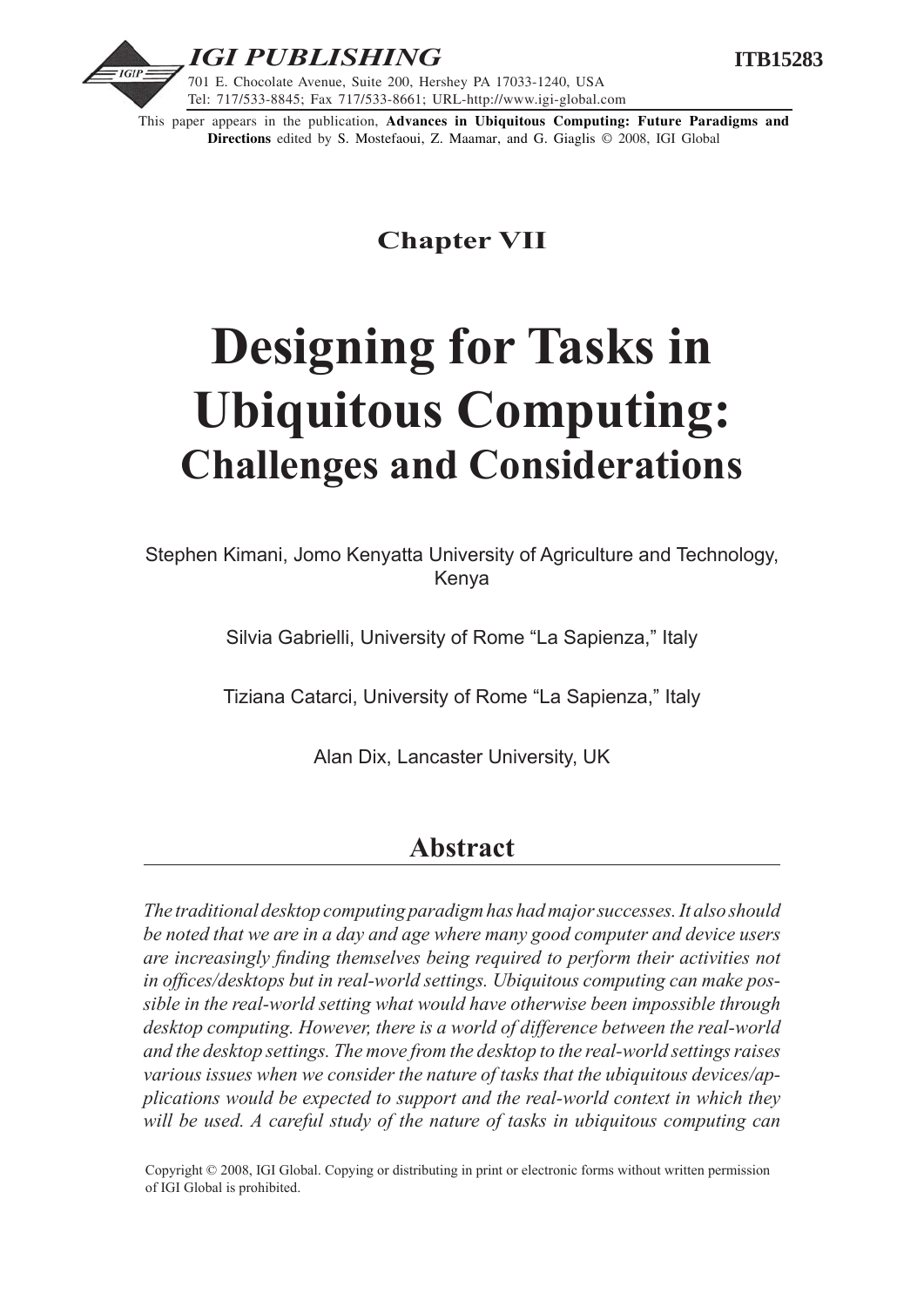*make some design requirements in the development of ubiquitous applications more evident. This chapter proposes ubiquitous application design and evaluation considerations emerging from a deeper understanding of the nature of tasks in ubiquitous computing.*

# **Introduction**

It is worth acknowledging that the traditional desktop computing paradigm has had major successes. On the same note, it should be observed that we are in a day and age where many people have become good computer and device users. However, these users are increasingly finding themselves performing or being required to (or having to) perform their activities not in offices and desktops but in the real world settings. In describing the situation, Kristoffersen and Ljungberg indicate that the hands of such users "are often used to manipulate physical objects, as opposed to users in the traditional office setting, whose hands are safely and ergonomically placed on the keyboard." (Kristoffersen & Ljungberg, 1999). It is interesting to observe how ubiquitous computing can come in handy toward making possible in the natural setting what would have otherwise been impossible through the desktop computing paradigm. It is therefore not uncommon to encounter a user who "carries out one or many parallel activities from virtually anywhere at anytime while at the same time interacting with other user(s) and/or device(s)." (Bertini et al., 2003).

However, it is worth noting that there is a world of difference between the real world setting and the desktop setting. As we consider the move from desktop computing (fixed user interfaces) to the real world settings, various issues and demands arise when we consider the nature of tasks the ubiquitous devices/applications (and thus ubiquitous user interfaces) would be expected to support and the real world context in which they will be used.

Consequently, it does turn out that a careful study of the nature of tasks in ubiquitous computing can make some requirements in the design and evaluation of ubiquitous applications become more evident, which forms the basis of this chapter. In particular, we will describe the nature of tasks in ubiquitous computing, and then propose and describe ubiquitous application user interface design and evaluation considerations emerging from a deeper understanding of the nature of tasks in ubiquitous computing.

The rest of the chapter is organized as follows; it first provides some background knowledge. It then gives an overview of the nature of tasks in ubiquitous computing. After that we propose and describe ubiquitous application design and evaluation considerations respectively based on the foregoing. We then highlight some open issues and conclude the chapter.

Copyright © 2008, IGI Global. Copying or distributing in print or electronic forms without written permission of IGI Global is prohibited.